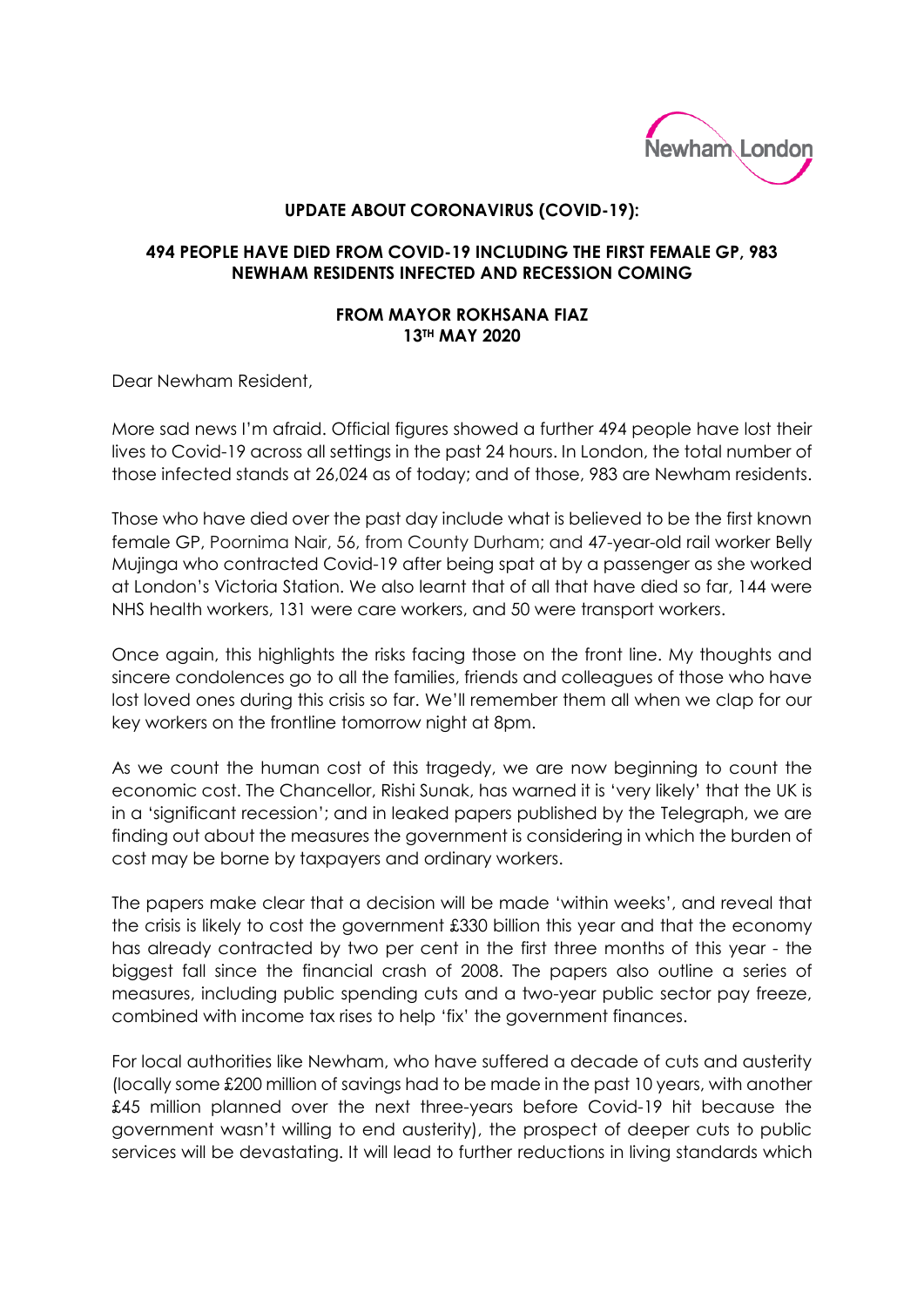coupled with the impact of Covid-19 will be intolerable for many of our residents, many of whom are already living on the breadline.

That's why we've been demanding that councils need substantial upfront needsbased funding, including restoring cuts to crucial public health funding. In Newham, there's been a 7.5 per cent real terms cut in public health funding *before* the Covid-19 crisis in the past two years alone.

Of course, I welcome the steps Government has taken so far in giving additional money to councils through emergency Covid-19 funding to help us respond to the crisis over the past seven weeks, and money for small businesses locally. But much, much more is needed.

To date, the government has given all local councils a total of £3.2bn to meet the extra services needed to respond to the crisis so far, plus £500 million in the form of a 'hardship' fund. The chief executive of the Local Government Association estimates at least 3 to 4 times this amount will be needed.

In Newham, where we have a disproportionately negative impact and high levels of health inequalities, this shortfall will be even more pronounced. That's why I've written to the Prime Minister calling for an additional *'Covid-19 Deprivation Premium'* to those councils most affected by deprivation and the impact of Covid-19 has for those communities. Councils like Newham, who because of inequalities in health, wealth, and housing have suffered disproportionately during the crisis, should not left out of pocket because of our efforts to protect residents.

Contrast that £3.7 billion to local government to the £330 billion of loans and guarantees that the government has made available to banks to support businesses through the lockdown. Of course, I welcome the additional help for our businesses in Newham which are struggling, including business rates relief and small business grants distributed via local authorities (in Newham that's been £85.5m and £58.7m respectively); alongside the extension of the furlough scheme until October and help for the self-employed (which reached 110,000 claims in the first four hours of going live today).

So having responded swiftly to play such a crucial role in meeting the demands of the current health emergency, local authorities need proper funding, according to need.

The response to the 2008 financial crisis, which protected the banks and big business at the expense of ordinary people's livelihoods, brought unnecessary hardship and deepening inequality to many of our communities. We cannot repeat that mistake again. Austerity did not work in the past and it will not work as a response to this crisis.

It will just put more pressure on councils and our most economically vulnerable residents and those with health conditions as well. Today, when many workers were encouraged to return to work by the government, we learnt that 8 million people in the UK with underlying health conditions such as diabetes, obesity and heart problems are more vulnerable to Covid-19. In another study, published in the Lancet today as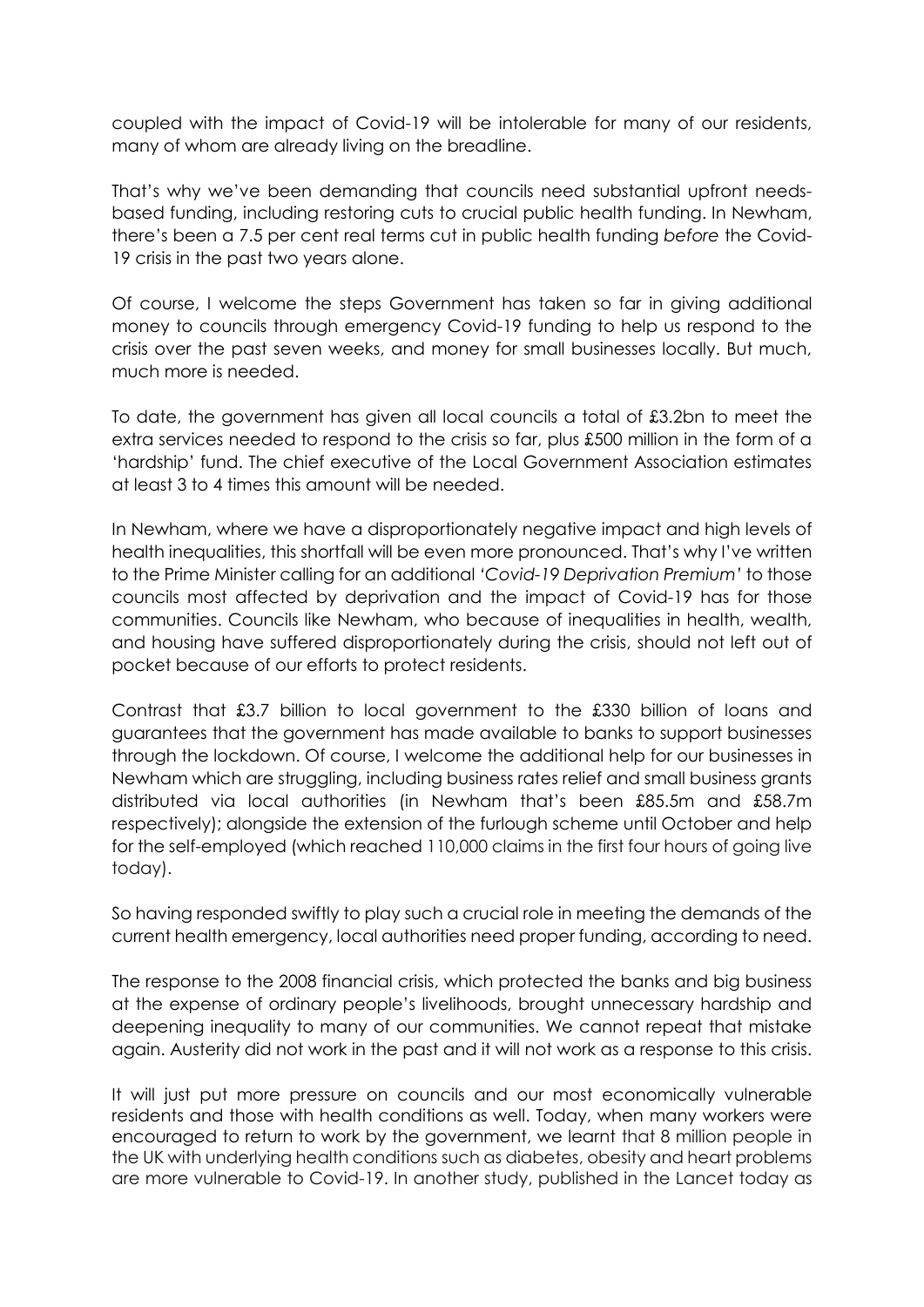well, researchers said a premature return to work for this group could lead to the national death toll being pushed to 73,000 this year.

Given the prevalence of these conditions in our borough, yet again Newham could pay a disproportionate price, if the move out of lockdown is not handled with sensitivity to local conditions. That's why I've been urging people to still stay at home and avoid the daily commute to avoid the spread of the virus locally and a second Covid-19 wave in Newham.

Over the past seven weeks, the Council has pulled out the all the stops to protect the most vulnerable in our care homes and in our communities, and keep the borough going during this really challenging time. Earlier today, at a Cabinet meeting held via zoom, we discussed a paper setting out all the things that the Council has been doing in response to the crisis locally. You can read the cabinet report *'Covid-19 pandemic: report on the response of the London Borough of Newham'* here: **<https://tinyurl.com/y7vcrndf>**.

The report tells the story of how 4,500 council workers over the past seven weeks (and more) have been driven by an unwavering commitment to Newham residents. They've protected our elderly and vulnerable residents living in care homes; supplied personal protective equipment; supported children with special educational needs; offered youth services through digital means; been there for families with youngsters through our early year centres and nurseries; collected bins and swept the streets; stopped retailers trading illegally; and worked with resident-led mutual aid groups, faith communities and the [voluntary sector locally](https://lbnewham.maps.arcgis.com/apps/webappviewer/index.html?id=2ab8da985502439997ec6e1937d66d44&fbclid=IwAR0jVSZxD9SY3YdPQEQUgg5Gm6b9XfQFMsoGKGLcOPAryhjaH73V7qqnfA4) to feed the most vulnerable residents and families in our borough.

You can also hear directly from Council officers about all the things we've put in place, by watching this powerful video from the Cabinet meeting today here: **<https://tinyurl.com/y8zsj47c>**.

As we progress through this new Covid-19 phase announced by the Prime Minister on Sunday night, I remind myself of how all of us are in this together, as a united community. Your health and safety will remain our top priority - and as we work through Newham's 'recovery', you'll also be at the heart of shaping our plans. It will be underpinned by an explicit commitment to tackle poverty, inequality and climate emergency so that everyone in our community can benefit, and more details of how you can get involved will be announced soon.

In the meantime, please think carefully before you change your behaviour. If you can stay at home, you should. Avoid public transport by walking or cycling, and minimise using your car to stop pollution in the air: Covid-19 impacts those with respiratory conditions more (and we have amongst the highest rates of asthma anywhere).

You must continue to practise social distancing at all times and please follow the hygiene advice of washing your hands regularly and disinfecting surfaces that you use. Keep doing what you've been doing over these past 7 weeks to protect yourself